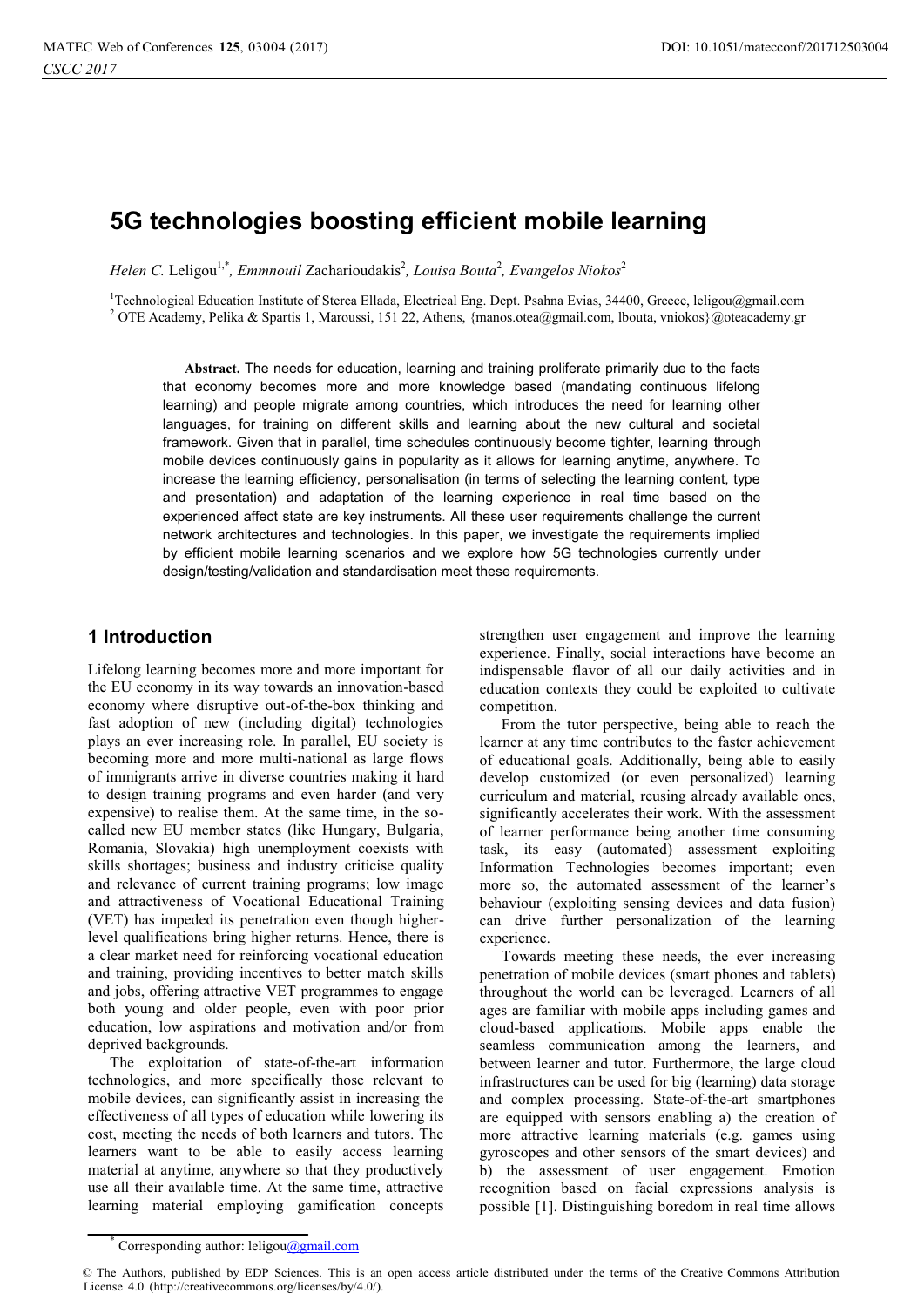for triggering experience adaptation to personal needs in real-time.

The development of smart mobile applications that use the sensors available on these devices to detect and personalise the learning experience and communicate with a cloud infrastructure to perform heavier storage and processing tasks is nowadays feasible. Such smart educational solutions are expected to increase the effectiveness of education [2] at all levels and reduce the relevant cost through the sharing of learning resources.

These trends are not at all EU specific and this is proven by the global statistics and forecasts for the elearning market: PRNewswire stated (in March 2017) that "the Global E-Learning Market is poised to grow at a CAGR of around 7.2% over the next decade to reach approximately \$325 billion by 2025" with mobile learning market growing fast (to reach \$12.2 billion in 2017 [3]). Education is the third most popular industry in the app development market which is 9.44% of all active apps in the Apple App Store. Organizations use more and more mobile devices in their training programs to save time from their employees' lives, to have more and more answers in their fingerprints through their smartphones, to enable Bring Your Own Device (BYOD) paradigm in training allowing them to benefit of any timeslot in their busy schedule. Gartner predicts that 45% of businesses will have a BYOD policy by 2020 (Gartner forecasts). This is also becoming true for children education (k-12 training) that can enjoy playful experiences at home strengthening their education. MarketsandMarkets forecasts the Global mobile learning market to grow from \$7.98 billion in 2015 to \$37.60 billion by 2020, at a Compound Annual Growth Rate (CAGR) of 36.3%. Additionally, 70% of learners felt more motivated when training on a mobile device [4]. Mobile e-learners typically study for 40 minutes longer than students using a desktop or tablet [5]. Smartphone learners complete course material 45% faster than those using a computer. Especially, younger people seem to prefer robot-based learning or combination of laptop/mobile/robot learning sessions, with interactive whiteboards also being widely used to offer an enhanced learning experience.

Mobile learning owes its attractiveness to three key features, all tightly coupled with the mobile network performance and features. Firstly, it enables self-directed anytime, anywhere learning; secondly, convenience during the busy day supporting personalisation of training schedules and thirdly but most importantly, it leads to better outcomes: increased retention, reduced training times, and boosts productivity than more traditional training models. Serious games and real-time adaptation of learning experiences are the cornerstones of this last feature.

In this paper, we identify the key features of 5G technologies that open the way for improved mobile learning solutions to the benefit of both the society and the market. The rest of the paper is organised as follows: section 2 presents typical architectures of mobile learning solutions specifying requirements for improved learning solutions and technical points where improvements are possible; section 3 presents key

advantages of 5G technology while section 4 attempts to guide engineers in exploiting 5G innovation for delivering mobile learning solutions with advanced efficiency.

#### **2 Mobile Learning architectures**

The fast growing mobile learning sector includes many different solutions and applications ranging from mobile apps downloaded and executed in mobile devices (smartphones and tablets) running any operating system, to fully connected experiences where multiple learners interact in real time (play training games) through different and diverse devices-obviously mediated by a cloud infrastructure. In between the two boundaries, solutions where learning materials and/or schedules and/or other learning relevant information is kept in some cloud infrastructure accessed by the learner to initiate a new learning session can be found. While the first type of mobile learning does not really challenge the network operation, internet-enabled or internet-based solutions can impose really demanding requirements on the network performance.

Different architectures are surveyed in [6] where they are finally evaluated and compared with respect to a set of factors that include: 1) device mobile support, 2) heterogeneity support, 3) wireless communication technology, 4) adaptability, 5) traceability and control, 6) learning as a collaborative process and 7) learning integrated with formal or realising informal learning. The reason for selecting these factors is that they are tightly coupled with the user requirements for contemporary mobile learning scenarios and foremost learning process personalisation.

#### **2.1 Learning process personalisation**

The personalisation of the learning process is crucial for high learning performance. The performance depends on what the user experiences which in turn is reflected in his affect state. Personalization can involve allowing learners to customize the learning experience by selecting a visual theme or accommodating individual comfort and accessibility or by enabling learners to control volume and screen text font sizes. Personalization can be taken further by capturing a learner's name during registration and using it throughout the course or by streaming specific content to an individual. To increase learning efficiency, the learning infrastructure has to provide the appropriate content for every person at each time, in the appropriate for every person presentation form and level of difficulty. To decide the "appropriateness" of content and presentation, pedagogical models are used, which take into account the person's skills and more interestingly the person's emotional state. To decide the affect state, the sensors of the device in use have to be exploited to collect readings to feed affect-state detection modules so as to decide on keeping or changing certain parameters of the learning experience, such as difficulty, or even changing the learning material itself to boost the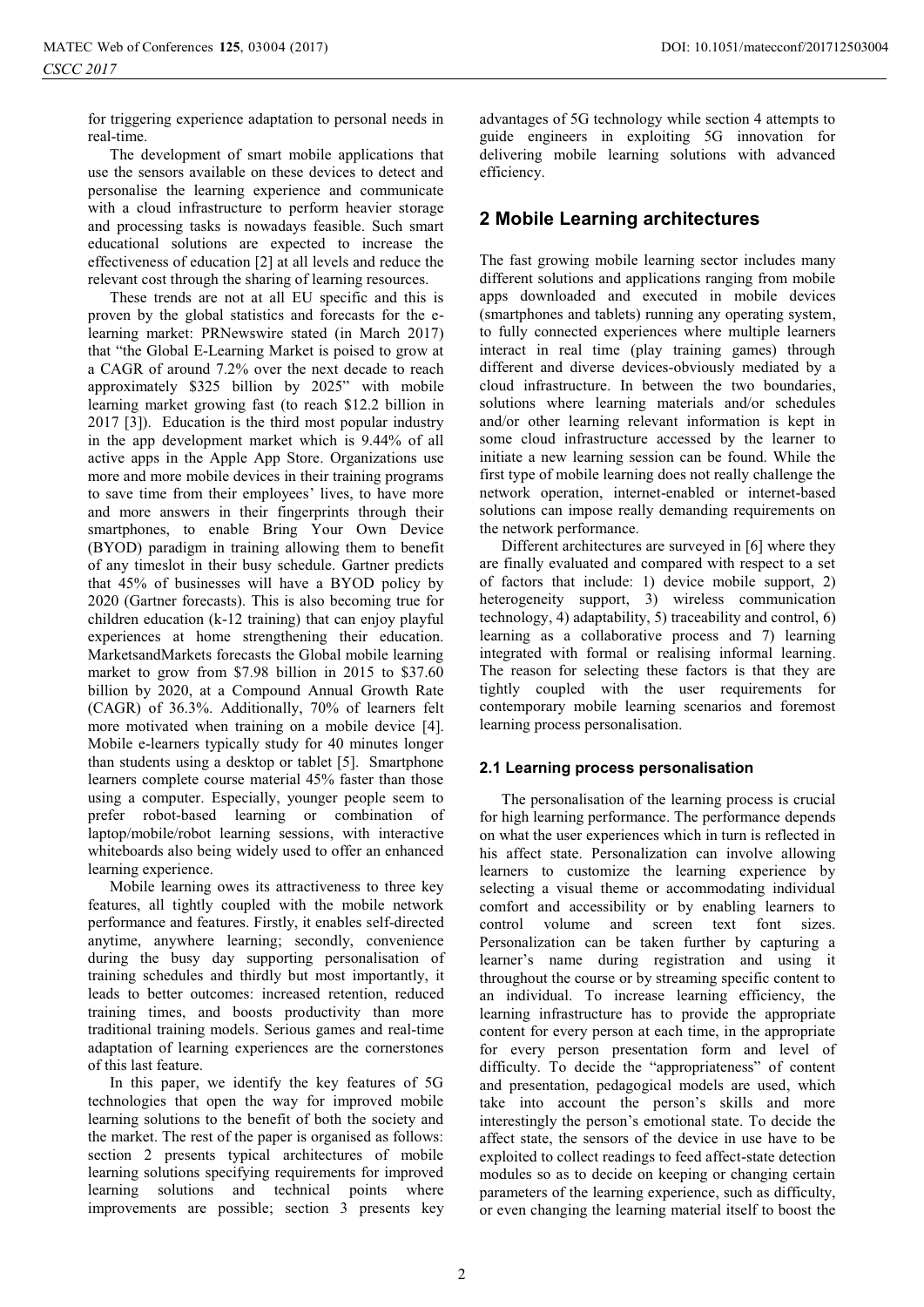learner's engagement. With regards to skill acquaintance towards personalising the learning experience, the performance of the learner has to be continuously traced. The intelligence of adapting the learning experience to the learner's skills and emotional state needs also to take into account past behaviours and process evolutions and thus cannot be implemented (locally) in the mobile devices. In this case placing the personalisation decision module to some cloud infrastructure, introduces the requirement for exchanging important volumes of data between the mobile devices and the cloud.

The volume of the data communicated between the mobile device and the intelligent components residing in the cloud as well as the relevant latency requirements, depend on the type of sensors used to extract emotion information as well as on the type of learning material and learner performance metrics of interest. If camera readings are used for emotion detection, the volume of data is quite big while emotion detection is still possible (at coarser levels) using gyroscope and accelerometer readings. [7] Up to now, streaming the mobile device's camera reading to the cloud is considered an impractical solution which however, would result in higher accuracy in emotion detection. With respect to the learner's performance, pedagogists and trainers are responsible for identifying key moments, where the interactions between the learner and the learning material has to be captured so as to drive learning performance personalisation. For example, if the learning material is a video demonstrating the assembly of a certain device, the "performance" is expressed just as "video watched" while the case is significantly different if the learning material is an interactive game where the two trainees are immerged in the same critical situation and the aim is to assess their reactions towards crisis management. To respond to individual needs, pre-testing is an effective method based on existing competencies. The pre-test assessment can consist of a series of questions linked to course topics and allow learners to skip topics linked to correctly answered questions.

#### **2.2 Collaboration and gaming**

Collaboration during learning was initially considered as one of the disadvantages of distant learning. However, collaboration either for assisting one-another or even for solving the same problem can be considered today a mainstream app. On the other side, gamification is introducing competition and has been shown to increase engagement as it usually offers a playful experience. Both real-time collaboration and gamified learning content impose strict requirements on the network supporting the communication between the different learners in terms of latency. The difference of this situation from any other multi-player gaming app from the network perspective is that apart from information regarding the players' interactions, information about the learners' performance needs to be traced and communicated to/through the cloud as well as the data from the devices sensors to enable affect detection and learning process adaptation in real-life.

The situation becomes even more challenging when the collaborating or playing tenants use diverse devices which can either be any mix among mobile (smartphones and tablets), fixed (like whiteboards) and robots. In this case, the information needs to be communicated in a standardised manner (e.g. xAPI statements) to enable appropriate processing in the cloud towards tailoring the presentation of the interaction to the learner and device combination in place each time.

#### **3 Critical Requirements**

- -Personalised learning involving mobile devices imposes the following requirement on the network: Enhanced mobility support to enable learners exercise everywhere and anytime, even when in the bus or train, so as to exploit all available timeslots in their busy schedules.
- -High capacity/low latency to enable data from the sensing elements of the mobile devices to reach cloud infrastructures where "intelligence" allowing personalisation and real-time adaptation based on affect detection resides.
- -High capacity/low latency to enable performance relevant data reach the cloud where the learning experience is decided andcontrolled. The modern learner wants to know how information relates to and benefits them directly. Learnercentered eLearning provides opportunities for learners to relate content to their role or personal situation through thought-provoking self-reflective learning checks. These are particularly powerful when interspersed within a scenario at pivotal moments to provoke learners to think how they would handle the situation.
- -High security and privacy support: Privacy and security become more and more important in our lives, challenging the networks as they become more and more heterogeneous and as they rely on decoupling physical from logical topologies.
- -Quality of Service: The data exchanged between the mobile device and the cloud infrastructure can be distinguished in data relevant to the execution of the learning material (game or other), data relevant to affect detection (generated by the mobile device's sensors) and data relevant to the performance of the learning allowing for self-reflection as well as for experience personalisation. These three types of data need differentiated treatment if resources are to be efficiently used over any network that connects the mobile device with its peers.
- -Long battery lifetime: Having the mobile devices executing learning materials (e.g. games) with almost all sensors operating in parallel to enable affect detection and learning experience personalisation, prolonging the lifetime of the battery becomes mandatory to accomplish e.g.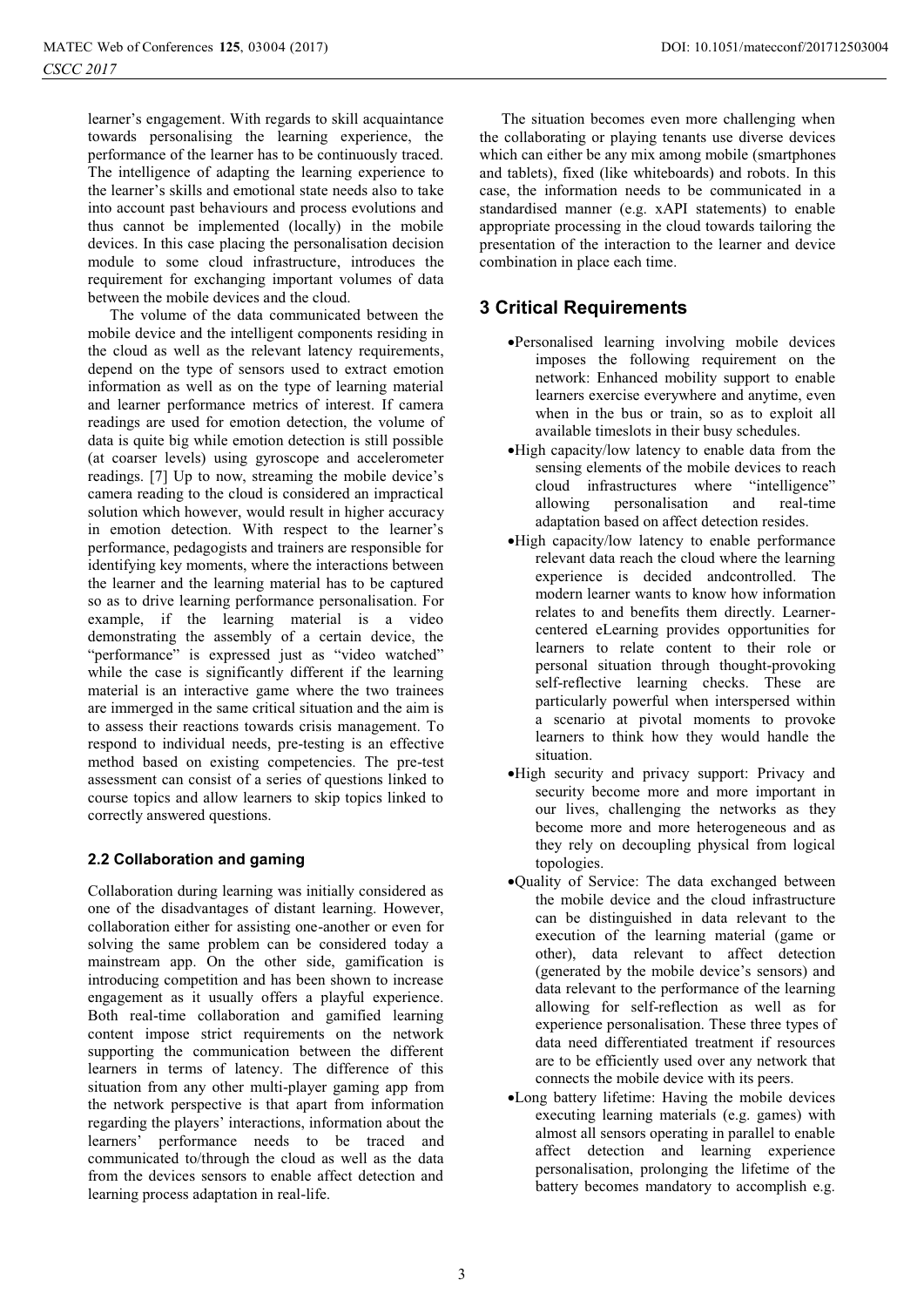an one-hour experience while on move (e.g. at train).

These requirements should be considered on top of the continuous connectivity and network reliability and availability which are also imposed by traditional learning scenarios.

#### **4 5G-features relevant to the mobile learning use case**

5G will provide an order of magnitude improvement in performance in the areas of more capacity, lower latency, more mobility, more accuracy of terminal location, increased reliability and availability. 5G will allow the connection of many more devices simultaneously and to improve the terminal battery capacity life. Lastly, 5G will help European citizens to manage their personal data, tune their exposure over the Internet and protect their privacy.

5G offers more capacity: 5G architectures envision capacity in the range of 1-10Gbps to the wireless edge network part with multiple 10Gbps for the access part and even higher for the metro part. What is even more interesting and important is not the capacity itself but the capability to manage the capacity enjoyed by each service and the capability to isolate traffic in each socalled network slice. *Network slicing,* in 5G vision, is also an important part of the overall 5G architecture that addresses the deployment of multiple logical networks as independent business operations on a common physical infrastructure. One of the goals would be to provide network slices flexibly meeting the wide range of use cases that the 2020 timeframe will demand [8]. To this end, a "5G slice" could be composed of a collection of 5G network functions (NF) and specific radio access technology (RAT) settings that are combined together for a specific use case and/or business model. In that context, network slices must fulfil a set of requirements such as the need for sharing and efficiently reusing resources (including radio spectrum, infrastructure, and transport network); differentiation of traffic per slice; visibility of slices; protection mechanisms among slices (a.k.a. slice isolation); and support for slice-specific management. Isolating traffic of different logical networks allows for achieving lower latency for service that require it as is the case for the interactive mobile learning scenario in combination with the bulk of data that need to be exchanged not only for the execution of the learning material but equally importantly for the communication of sensed and performance-relevant data.

Transport slices should also support seamless VNF mobility within the slice. 5G Converged Data Plane functions are distributed to the edges of a common core network, resulting in creating a distributed flat network. The control plane functions, which are responsible for mobility management, QoS control, etc., direct the user traffic to be served agnostically to the access networks to which it is attached.

Network functions in 5G will be more strongly decoupled from physical architecture than in legacy systems Traditionally, mobile network functions are

implicitly grouped into network entities via specification of their interconnections, where each entity is responsible for a pre-defined set of functions. A balance between flexibility and complexity needs to be taken into account. In 5G systems, network functions are to be designed to allow a maximally flexible instantiation or even dynamic (re)allocation of functions (i.e. logical entities) to physical entities, enabled by the principle such as a) avoidance of strict timing relations between network functions and protocol stack layers, and design of network functions and b) design of network functions such that these are either able to adapt to the physical architecture in which they are used or are replaceable by alternate network functions specifically optimized for these non-ideal environments. Furthermore, the support of the design, implementation, deployment, management and maintenance of network functions by software programming, exploiting characteristics of software such as flexibility and rapidity of design, development and deployment throughout the lifecycle of network functions etc. can be seen as replacing a "network of entities", as in legacy systems, by a "network of (virtual) functions."

These network functions certainly include mobility, traffic control, authentication, authorisation, accounting and security as well as Intrusion Prevention and Intrusion Detection. Mobility management function design and selection may be service-specific, to allow for a higher degree of customization, e.g., network-slicespecific or radio-access-specific mobility management. This perfectly suits learning sector requirements for enhanced mobility, as a significant part of users exploit the time they spend traveling/commuting between office and home to learn, imposing stringent requirements on the network with respect to mobility management.

With respect to security aspects, the decoupling of logical functionality from its physical realization has always required dedicated security mechanisms. The fact that 5G networks and functions will, to an even higher degree, be provided as logical/virtualized concepts, emphasizes both the required scope and the criticality of security. Most of the necessary security functions in current networks are flexible in the sense that they can "move along" with the motion of the functionality that they protect. But this does not mean that security is agnostic of the physical realization of the logical architecture. 5G vision is to offer enhanced security and flexible AAA over heterogeneous networks. Servicespecific access control and accounting/charging policy functionality and placement will be supported as well as service specific security (e.g. a slice with no encryption and/or with added data integrity). 5G aims at designing a security architecture that is flexible and extensible, allowing e.g. functional end-points to be re-allocated due to mobility or traffic optimization. Nevertheless, a complete independence of the physical architecture cannot be obtained. It plans for service-specific access control to allow or block access to deployed services and service-specific monitoring to detect suspicious traffic. Configuration of the Intrusion Prevention and Intrusion Detection VNFs will depend on the type of services that require protection and on the security policies set.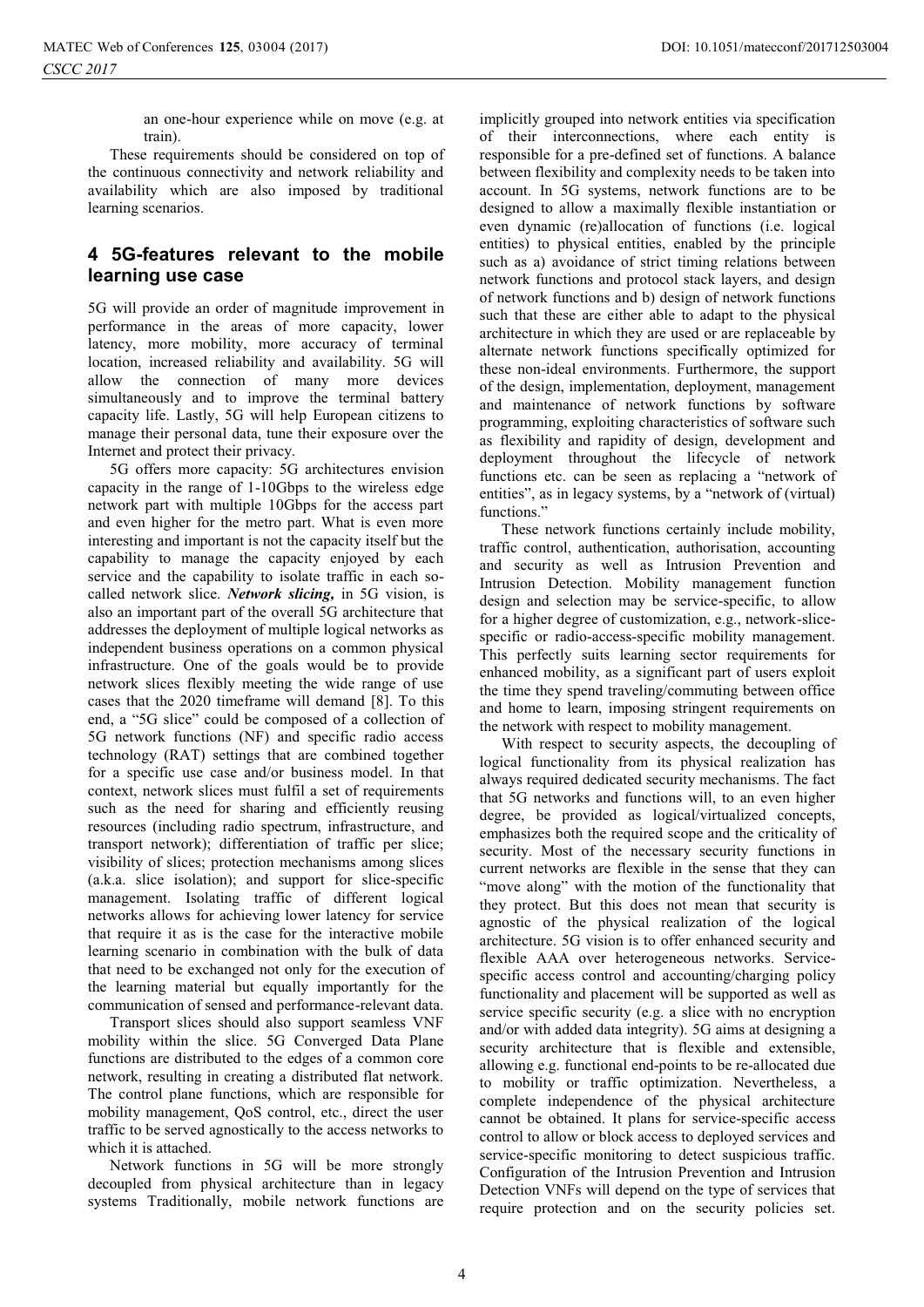Decentralised security and privacy are of utmost importance to the 5G vision.

Other key characteristics of 5G architectures to be exploited in mobile learning scenarios are the increased reliability and availability as well as the improved terminal battery capacity. Reliability and availability rely on the multi-connectivity technology implemented in 5G in combination with the network function virtualisation which will promptly decide on the physical network reconfiguration. On the other hand, terminal battery capacity improvements primarily depend on the sleep time and patterns that can be enforced on a service specific manner.

#### **5 How 5G meets learning requirements**

The growing demand for learning through mobile devices in diverse environments moving (as in train) or not (at home) presents challenges to cellular networks. The imposed requirements are already addressed by use cases from other vertical industrial sectors on which currently ongoing projects focus on. In this framework, they have narrowed down the generic goals of the 5G PPP group vision to concrete target values for Key Performance Indicators. These are listed in the following table.

Starting from the increased user data rates, the means to achieve this goal are to use more frequency spectrum and more dynamic spectrum access. Towards reducing significantly the end-to-end latency, the primary methods are to use more efficient network architectures, more efficient air interface designs, signaling and procedures, better QoS differentiation, and direct device to device communication, where possible. With respect<br>to network architectures, low-latency network to network architectures, architectures are concerned with shortening the distances and number of hops between the user and the content; for example, by distributing some network functions that are centralized today. On the other hand, the air interface

may adapt the frame structures in order to reduce the Transmission Time Interval (TTI) and/or Hybrid Automatic Repeat reQuest (HARQ) round trip times. While this can efficiently be implemented at the higher frequencies where more bandwidth is available, this can become very inefficient for wide area coverage. Signaling and procedures can be thinned out, by simplifying their components. Turning our attention to better QoS differentiation, as the low-latency transmission usually comes with inefficient resource utilisation, it should only be applied with the services that require such low latencies.

Starting from the requirement to support fast service deployment, activation and further management, this is in essence the efficient mapping of service functions onto a virtualized substrate, possibly belonging to multiple infrastructure operators. For the service deployment time, in other words, the duration required for setting up end-to-end logical network slices characterized by respective network level guarantees (such as bandwidth guarantees, End-to-End (E2E) latency, reliability), stringent target values are imposed by media and automotive use cases.

With respect to the battery longer lifetime, the primary methods to address its prolongation are to improve air interface, procedures and signaling, and to reduce the distance between the Massive Machine Communications devices and the access node. Techniques to improve the air interface include the use of sleep modes, energy-efficient modulation, coding and multiple access schemes, for example, use of constrained modulation techniques, very robust coding and/or spreading allowing very low transmission powers, and simplified procedures such as those introduced for the previous goal [9]. As far as security is concerned, tailored security at the service and device level is envisioned in 5G vision. 5G might consider dynamic control and data plane support for different security system instantiations to be able to provide differentiated security services on request.

| <b>Mobile Learning Use Case Requirements</b>          | <b>5G Architecture Response</b>                                        |
|-------------------------------------------------------|------------------------------------------------------------------------|
| Enhanced mobility support to enable learners exercise | Fast Service deployment                                                |
| everywhere and anytime                                | Support Velocity >50km/h (currently targeted in                        |
|                                                       | automotive use cases projects)                                         |
| High capacity/low latency to support data handling    | 5G target : 1000 times higher mobile data volume per area              |
| differentiation for sensed data and performance       | The user data rates considered in the 5G use case go                   |
| related data; these requirements are tightly bound to | beyond $\geq 1$ Gbps while for latency, three different levels         |
| Quality of Service differentiation capabilities       | are distinguished with the low one ranging from 1-10ms                 |
|                                                       | Furthermore, multiple traffic types are supported between              |
|                                                       | them bursty, periodic and event driven.                                |
| High security and privacy support                     | Increasing importance in the highly heterogeneous, rapidly             |
|                                                       | changing, network architecture                                         |
| Long battery lifetime                                 | 10 times longer battery life based on sleep time and                   |
|                                                       | patterns that can be enforced on a service specific manner.            |
| Network reliability and availability                  | Target reliability ranges from low $(\leq 95\%)$ to high $(\geq 99\%)$ |
|                                                       | Target availability also ranging from low $($ <95%) to high            |
|                                                       | $(>99\%)$                                                              |

Table 1.5G technology responses to Use Case requirements